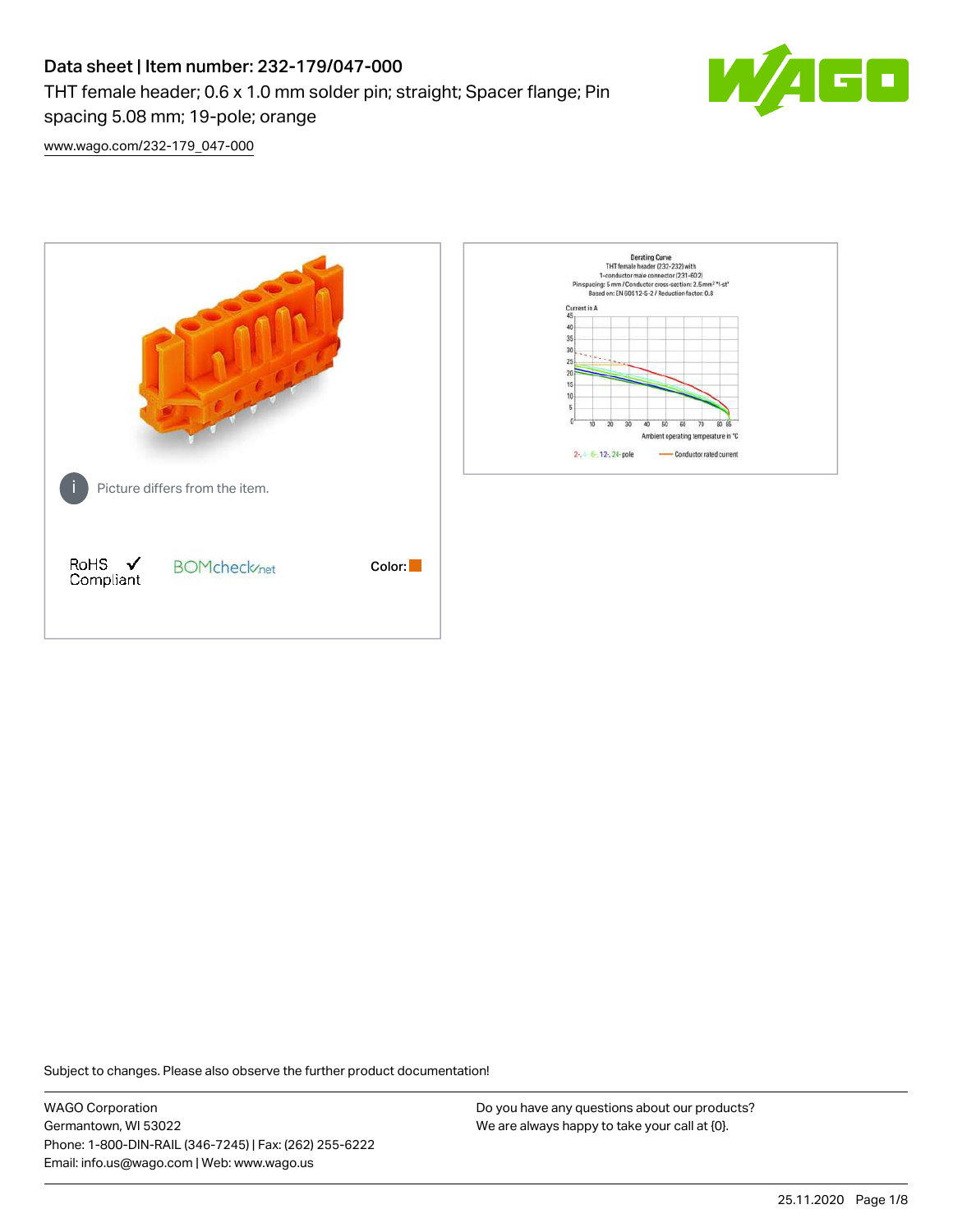



#### Item description

- $\blacksquare$ Horizontal or vertical PCB mounting via straight or angled solder pins
- П For board-to-board and board-to-wire connections
- $\blacksquare$ Touch-proof PCB outputs
- $\blacksquare$ Easy-to-identify PCB inputs and outputs
- $\blacksquare$ With coding fingers

#### Safety information 1:

The MCS - MULTI CONNECTION SYSTEM includes connectors without breaking capacity in accordance with DIN EN 61984. When used as intended, these connectors must not be connected/disconnected when live or under load. The circuit design should ensure header pins, which can be touched, are not live when unmated.

## Data Electrical data

Subject to changes. Please also observe the further product documentation!

WAGO Corporation Germantown, WI 53022 Phone: 1-800-DIN-RAIL (346-7245) | Fax: (262) 255-6222 Email: info.us@wago.com | Web: www.wago.us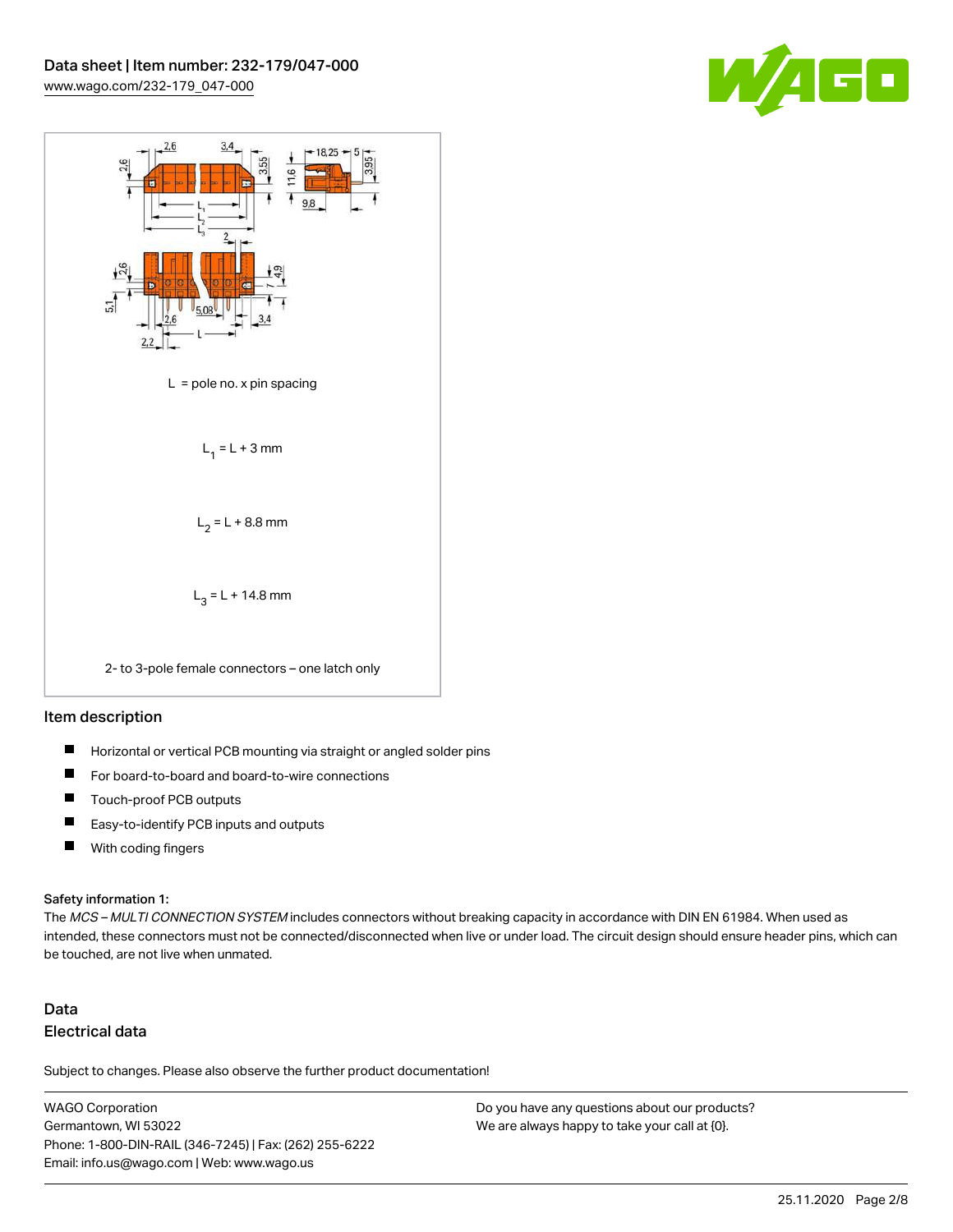

#### Ratings per IEC/EN 60664-1

| Ratings per                 | IEC/EN 60664-1                                                        |
|-----------------------------|-----------------------------------------------------------------------|
| Rated voltage (III / 3)     | 320 V                                                                 |
| Rated surge voltage (III/3) | 4 <sub>k</sub> V                                                      |
| Rated voltage (III/2)       | 320 V                                                                 |
| Rated surge voltage (III/2) | 4 <sub>k</sub> V                                                      |
| Nominal voltage (II/2)      | 630 V                                                                 |
| Rated surge voltage (II/2)  | 4 <sub>k</sub> V                                                      |
| Rated current               | 12A                                                                   |
| Legend (ratings)            | $(III / 2)$ $\triangle$ Overvoltage category III / Pollution degree 2 |

#### Ratings per UL 1059

| Approvals per                  | UL 1059 |
|--------------------------------|---------|
| Rated voltage UL (Use Group B) | 300 V   |
| Rated current UL (Use Group B) | 15 A    |
| Rated voltage UL (Use Group D) | 300 V   |
| Rated current UL (Use Group D) | 10A     |

#### Ratings per UL 1977

| Rated voltage UL 1977 | 600 <sup>V</sup><br>. |
|-----------------------|-----------------------|
| Rated current UL 1977 |                       |

### Ratings per CSA

| Approvals per                   | CSA   |
|---------------------------------|-------|
| Rated voltage CSA (Use Group B) | 300 V |
| Rated current CSA (Use Group B) | 15 A  |
| Rated voltage CSA (Use Group D) | 300 V |
| Rated current CSA (Use Group D) | 10 A  |

#### Connection data

| Pole No.                          | 19 |
|-----------------------------------|----|
| Total number of connection points | 19 |
| Total number of potentials        | 19 |
| Number of connection types        |    |
| Number of levels                  |    |

Subject to changes. Please also observe the further product documentation!

| <b>WAGO Corporation</b>                                | Do you have any questions about our products? |
|--------------------------------------------------------|-----------------------------------------------|
| Germantown, WI 53022                                   | We are always happy to take your call at {0}. |
| Phone: 1-800-DIN-RAIL (346-7245)   Fax: (262) 255-6222 |                                               |
| Email: info.us@wago.com   Web: www.wago.us             |                                               |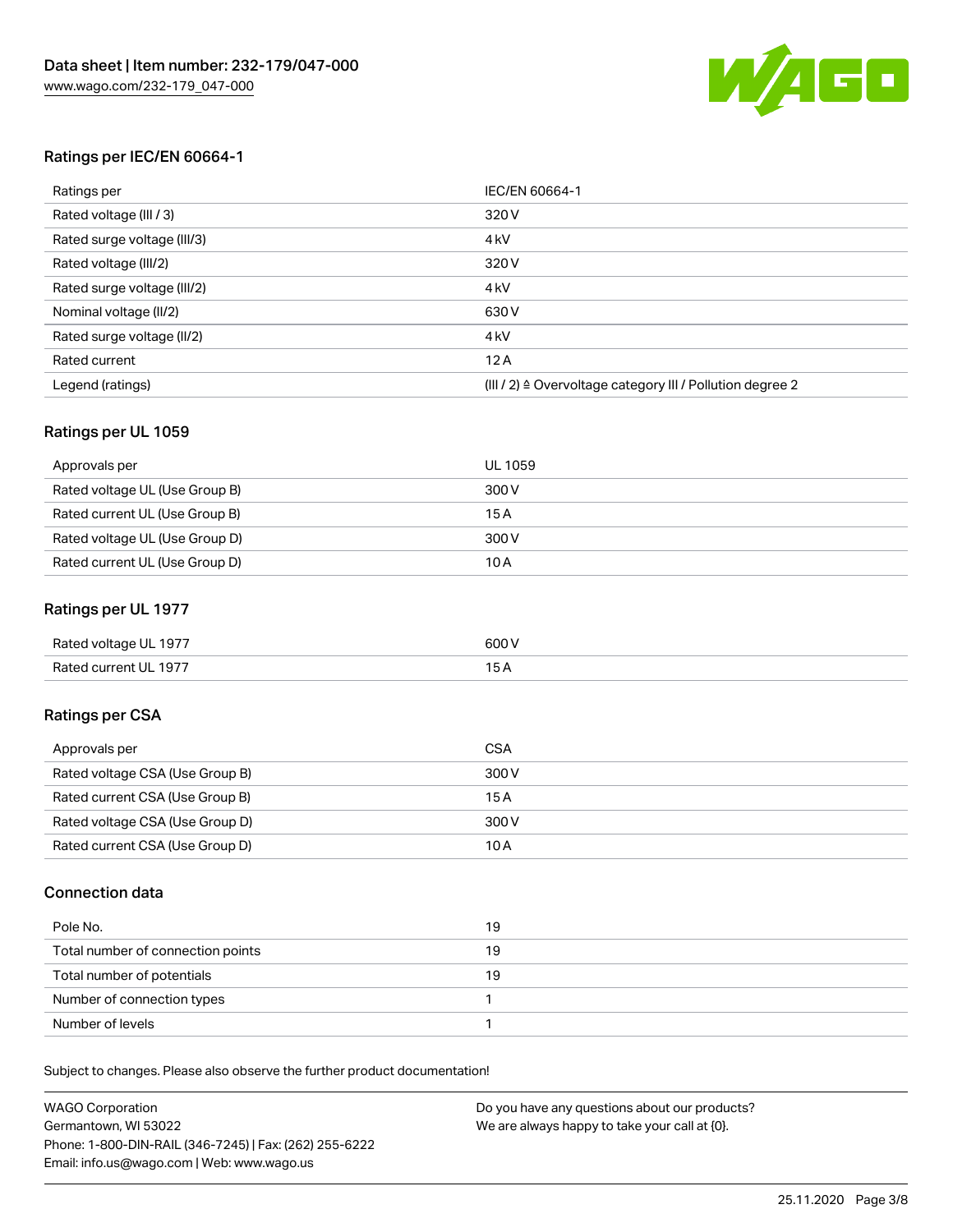

## Physical data

| Pin spacing                          | 5.08 mm / 0.2 inch     |
|--------------------------------------|------------------------|
| Width                                | 111.32 mm / 4.383 inch |
| Height                               | 23.25 mm / 0.915 inch  |
| Height from the surface              | 18.25 mm / 0.719 inch  |
| Depth                                | 11.6 mm / 0.457 inch   |
| Solder pin length                    | $5 \,\mathrm{mm}$      |
| Solder pin dimensions                | $0.6 \times 1$ mm      |
| Drilled hole diameter with tolerance | $1.3$ $(+0.1)$ mm      |

### Mechanical data

| Mounting type | Mounting flange             |
|---------------|-----------------------------|
| Mounting type | Flush feed-through mounting |
|               | Panel mounting              |

## Plug-in connection

| Contact type (pluggable connector) | Female connector/socket |
|------------------------------------|-------------------------|
| Connector (connection type)        | for PCB                 |
| Mismating protection               | No                      |
| Mating direction to the PCB        | 90°                     |

#### PCB contact

| PCB contact                         | THT                                        |
|-------------------------------------|--------------------------------------------|
| Solder pin arrangement              | over the entire female connector (in-line) |
| Number of solder pins per potential |                                            |

## Material Data

| Color                       | orange           |
|-----------------------------|------------------|
| Material group              |                  |
| Insulation material         | Polyamide (PA66) |
| Flammability class per UL94 | V0               |
| Contact material            | Copper alloy     |
| Contact plating             | tin-plated       |
| Fire load                   | 0.297 MJ         |
| Weight                      | 17.4g            |

Subject to changes. Please also observe the further product documentation!

| <b>WAGO Corporation</b>                                | Do you have any questions about our products? |
|--------------------------------------------------------|-----------------------------------------------|
| Germantown, WI 53022                                   | We are always happy to take your call at {0}. |
| Phone: 1-800-DIN-RAIL (346-7245)   Fax: (262) 255-6222 |                                               |
| Email: info.us@wago.com   Web: www.wago.us             |                                               |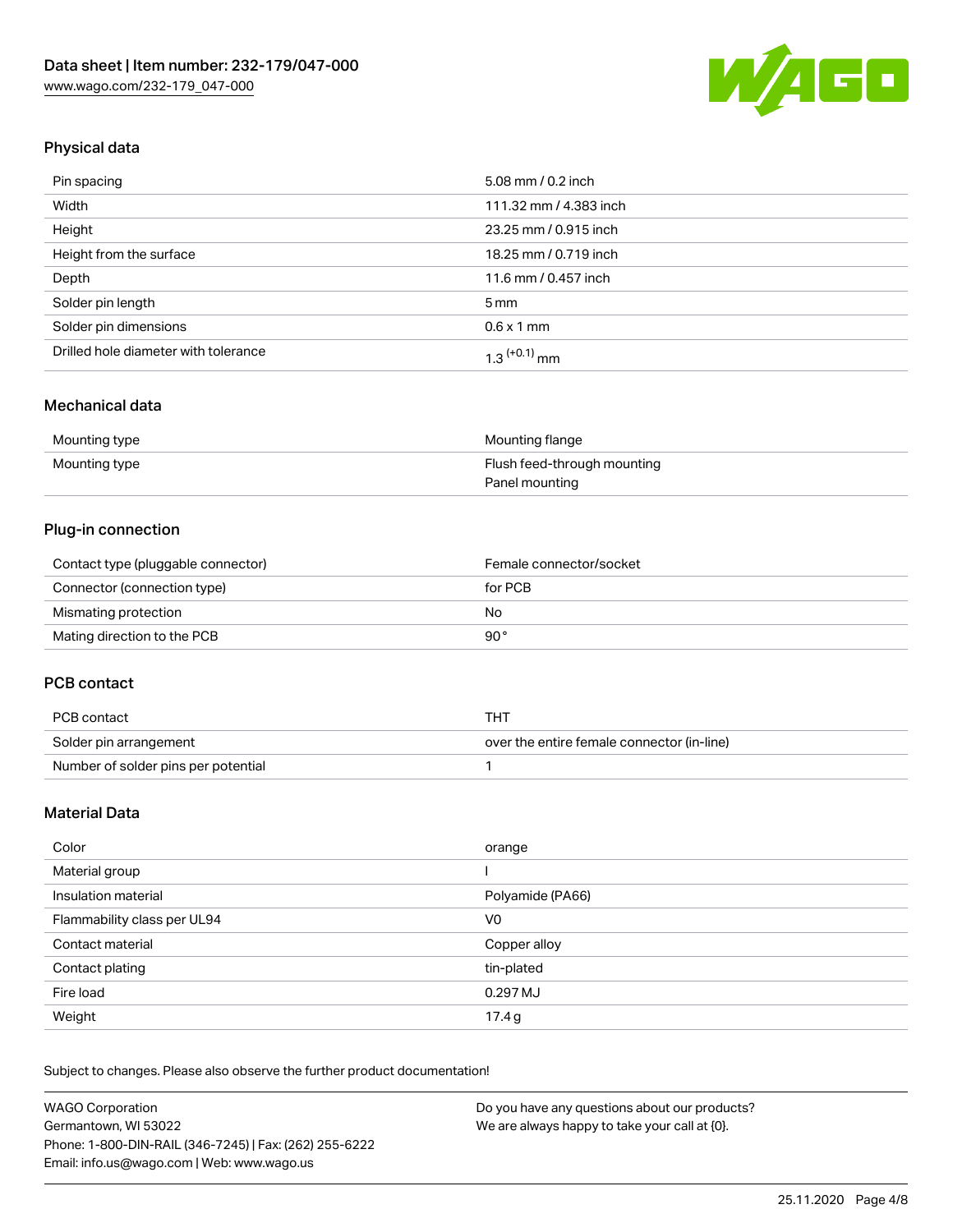[www.wago.com/232-179\\_047-000](http://www.wago.com/232-179_047-000)



#### Environmental Requirements

| Limit temperature range | $-60+85 °C$ |
|-------------------------|-------------|
|-------------------------|-------------|

#### Commercial data

| Packaging type        | <b>BOX</b>    |
|-----------------------|---------------|
| Country of origin     | DE            |
| GTIN                  | 4050821637882 |
| Customs tariff number | 85366990990   |

#### Approvals / Certificates

#### Ship Approvals

| Logo                             | Approval                                                | <b>Additional Approval Text</b> | Certificate<br>name                 |
|----------------------------------|---------------------------------------------------------|---------------------------------|-------------------------------------|
| ABS                              | <b>ABS</b><br>American Bureau of Shipping               | $\overline{\phantom{a}}$        | $19 -$<br>HG15869876-<br><b>PDA</b> |
| <b>BUREAU</b>                    | <b>BV</b><br>Bureau Veritas S.A.                        | <b>IEC 60998</b>                | 11915/D0 BV                         |
| <b>DNV-GL</b><br><b>MARITIME</b> | <b>DNV GL</b><br>Det Norske Veritas, Germanischer Lloyd |                                 | TAE 000016Z                         |

#### UL-Approvals

| Logo                  | Approval                                    | <b>Additional Approval Text</b> | Certificate<br>name |
|-----------------------|---------------------------------------------|---------------------------------|---------------------|
| $\boldsymbol{\theta}$ | UL<br>UL International Germany GmbH         | <b>UL 1977</b>                  | E45171              |
| 8                     | <b>UR</b><br>Underwriters Laboratories Inc. | <b>UL 1059</b>                  | E45172<br>sec. 18   |

Subject to changes. Please also observe the further product documentation!

WAGO Corporation Germantown, WI 53022 Phone: 1-800-DIN-RAIL (346-7245) | Fax: (262) 255-6222 Email: info.us@wago.com | Web: www.wago.us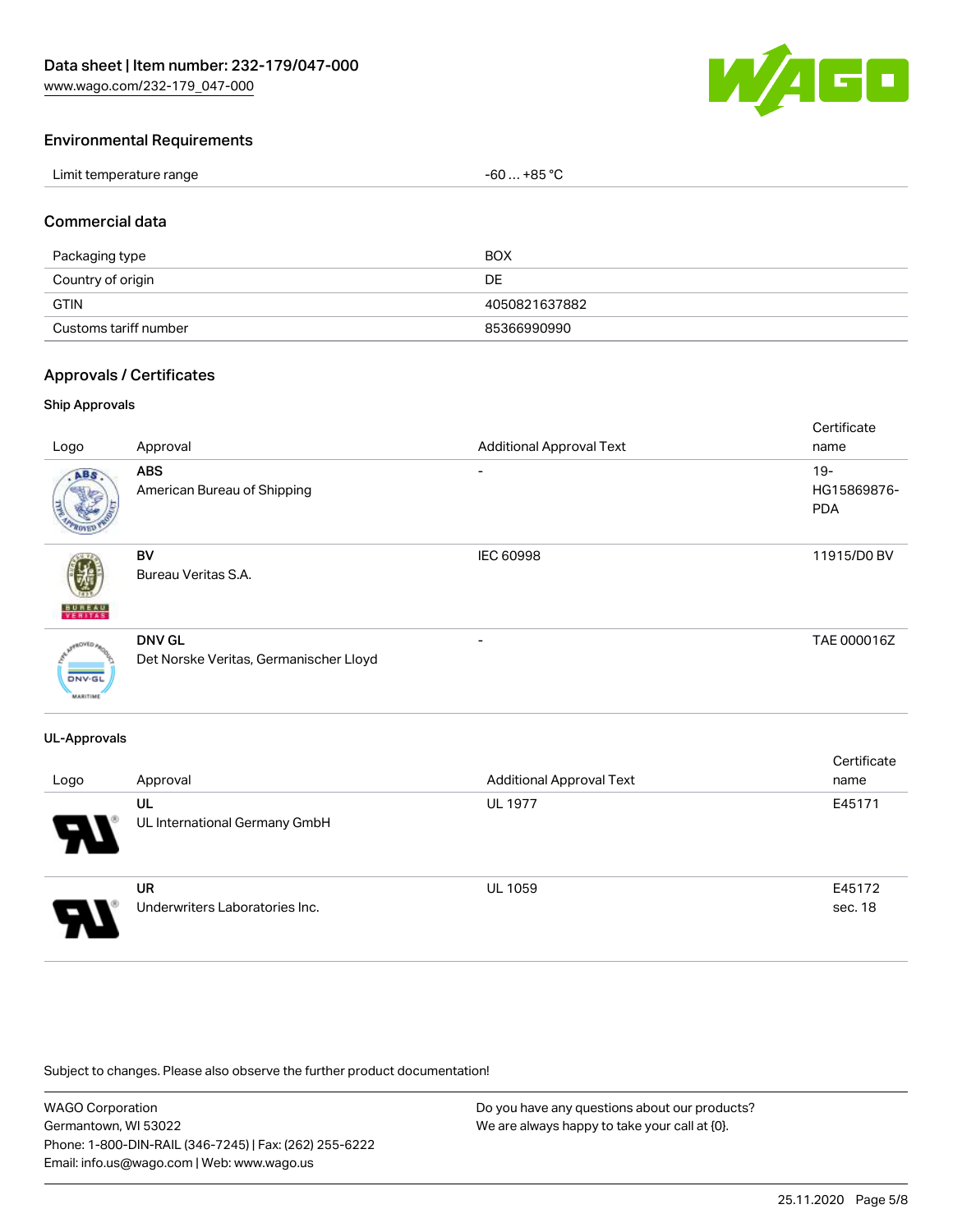

#### **Counterpart**

| ٠ |
|---|
|   |

## Item no.231-649

1-conductor male connector; 2.5 mm²; Pin spacing 5.08 mm; 19-pole; 2,50 mm²; orange [www.wago.com/231-649](https://www.wago.com/231-649)

## Compatible products

check

|                                                         | Item no.: 231-661<br>Test plugs for female connectors; for 5 mm and 5.08 mm pin spacing; 2,50 mm <sup>2</sup> ; light gray                                             |             |               | www.wago.com/231-661 |
|---------------------------------------------------------|------------------------------------------------------------------------------------------------------------------------------------------------------------------------|-------------|---------------|----------------------|
| <b>Downloads</b><br>Documentation                       |                                                                                                                                                                        |             |               |                      |
|                                                         |                                                                                                                                                                        |             |               |                      |
| <b>Additional Information</b><br>Technical explanations |                                                                                                                                                                        | Apr 3, 2019 | pdf<br>3.6 MB | Download             |
| <b>CAD files</b>                                        |                                                                                                                                                                        |             |               |                      |
| CAD data                                                |                                                                                                                                                                        |             |               |                      |
|                                                         | 2D/3D Models 232-179/047-000                                                                                                                                           |             | <b>URL</b>    | Download             |
| <b>PCB Design</b>                                       |                                                                                                                                                                        |             |               |                      |
|                                                         | Symbol and Footprint 232-179/047-000                                                                                                                                   |             | <b>URL</b>    | Download             |
|                                                         | CAx data for your PCB design, consisting of "schematic symbols and PCB footprints",<br>allow easy integration of the WAGO component into your development environment. |             |               |                      |
| Supported formats:                                      |                                                                                                                                                                        |             |               |                      |
| Ш                                                       | Accel EDA 14 & 15                                                                                                                                                      |             |               |                      |
| ш                                                       | Altium 6 to current version                                                                                                                                            |             |               |                      |
| ш                                                       | Cadence Allegro                                                                                                                                                        |             |               |                      |
| ш                                                       | DesignSpark                                                                                                                                                            |             |               |                      |
| ш                                                       | Eagle Libraries                                                                                                                                                        |             |               |                      |
| Ш<br>KiCad                                              |                                                                                                                                                                        |             |               |                      |
| ш                                                       | <b>Mentor Graphics BoardStation</b>                                                                                                                                    |             |               |                      |
| Ц                                                       | Mentor Graphics Design Architect                                                                                                                                       |             |               |                      |
|                                                         | Subject to changes. Please also observe the further product documentation!                                                                                             |             |               |                      |

WAGO Corporation Germantown, WI 53022 Phone: 1-800-DIN-RAIL (346-7245) | Fax: (262) 255-6222 Email: info.us@wago.com | Web: www.wago.us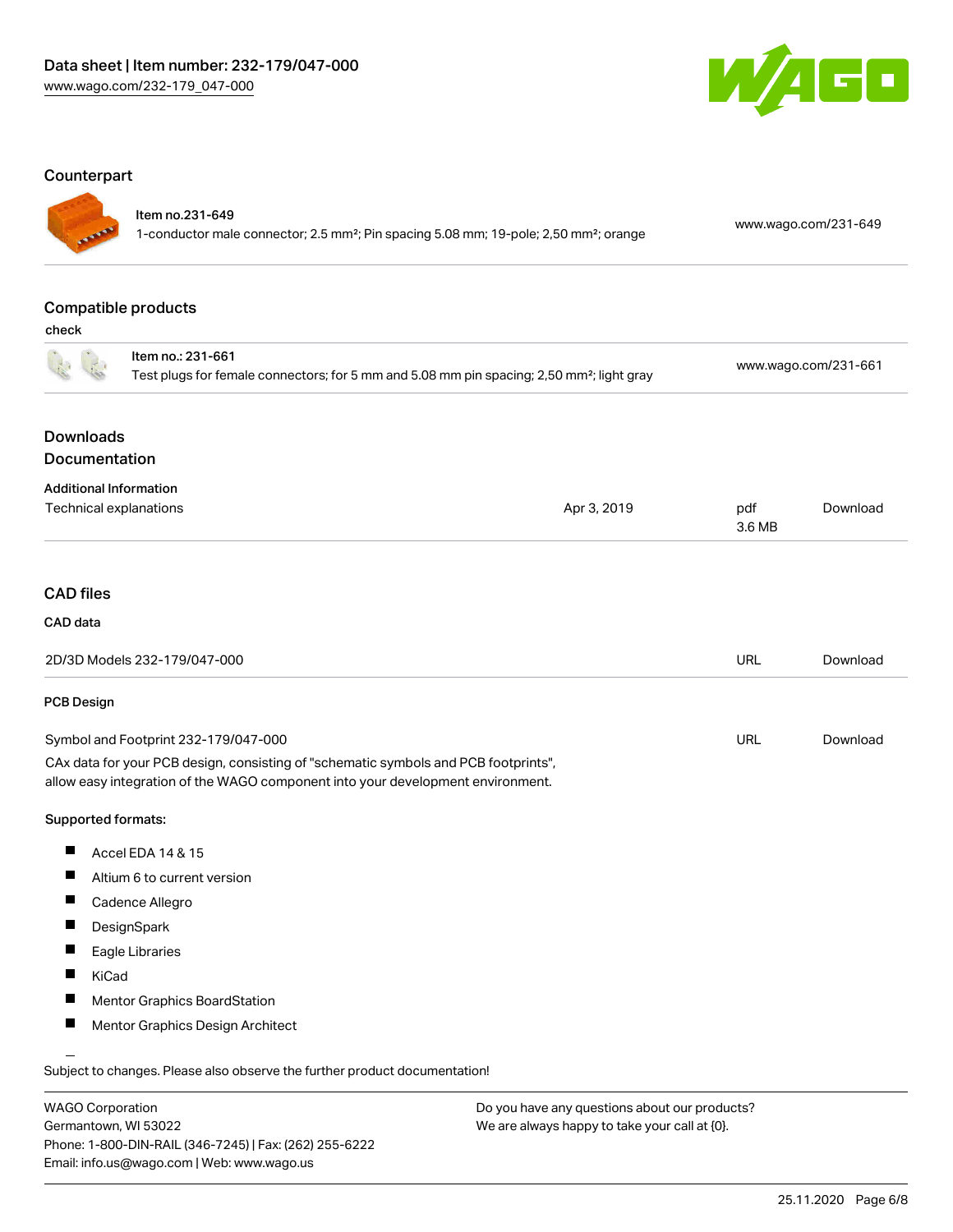

- $\blacksquare$ Mentor Graphics Design Expedition 99 and 2000
- $\blacksquare$ OrCAD 9.X PCB and Capture
- $\blacksquare$ PADS PowerPCB 3, 3.5, 4.X, and 5.X
- $\blacksquare$ PADS PowerPCB and PowerLogic 3.0
- $\blacksquare$ PCAD 2000, 2001, 2002, 2004, and 2006
- $\blacksquare$ Pulsonix 8.5 or newer
- $\blacksquare$ STL
- $\blacksquare$ 3D STEP
- $\blacksquare$ TARGET 3001!
- $\blacksquare$ View Logic ViewDraw
- $\blacksquare$ Quadcept
- $\blacksquare$ Zuken CadStar 3 and 4
- $\blacksquare$ Zuken CR-5000 and CR-8000

PCB Component Libraries (EDA), PCB CAD Library Ultra Librarian

#### CAE data

| ZUKEN Portal 232-179/047-000 | URL | Download |
|------------------------------|-----|----------|
|                              |     |          |

#### Installation Notes

#### Application



The innovative flange design provides standard panel mounting options or various through-panel mounting configurations. Depending on the type of application and flange, female headers can be used either for through-panel or flush mount applications.

## Product family

Subject to changes. Please also observe the further product documentation!

WAGO Corporation Germantown, WI 53022 Phone: 1-800-DIN-RAIL (346-7245) | Fax: (262) 255-6222 Email: info.us@wago.com | Web: www.wago.us